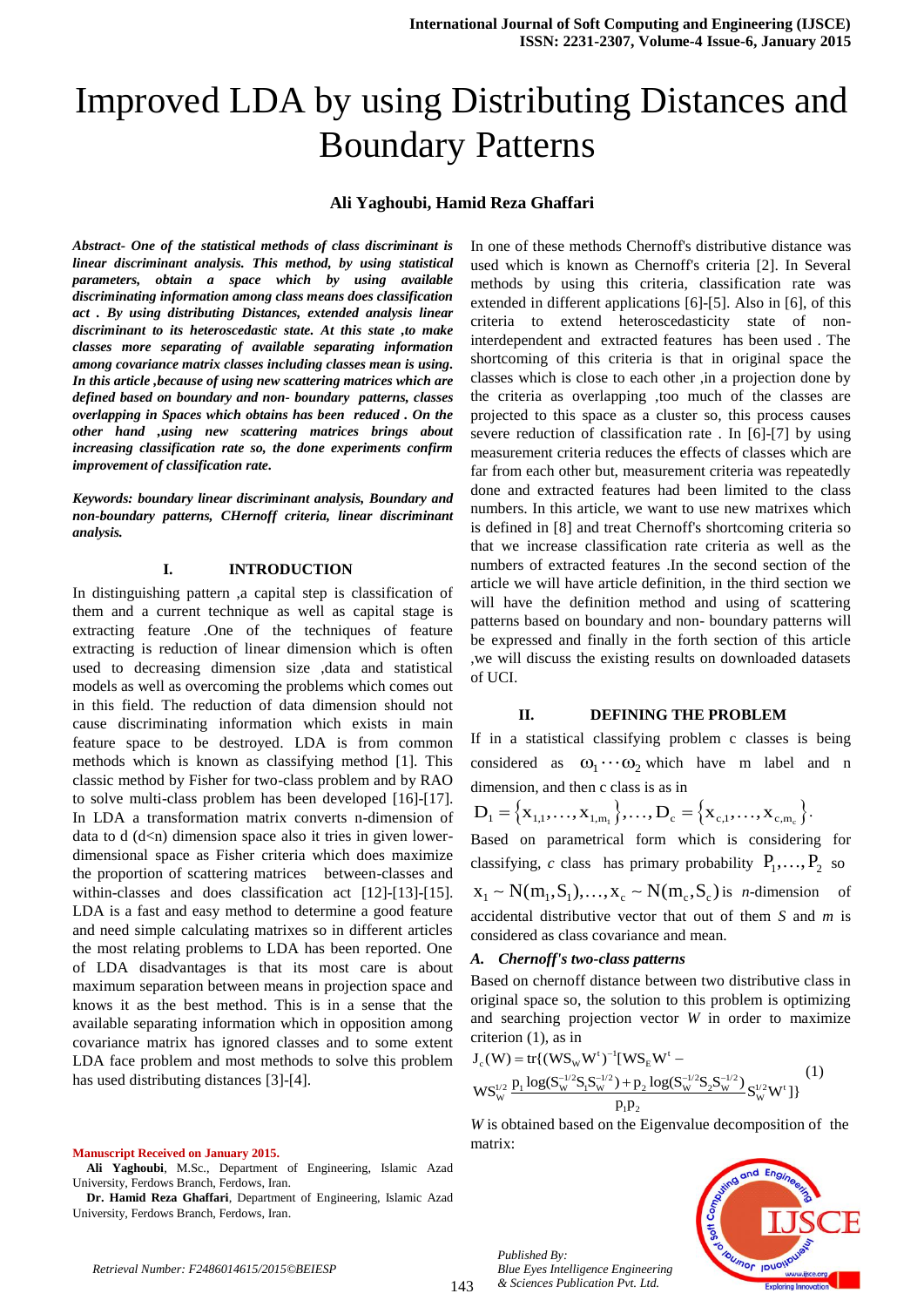#### **Improved LDA by using Distributing Distances and Boundary Patterns**

 $(4)$ 

$$
Improved LDA by using Distr1\nSc(W) = Sw-1[SE −\nSw1/2 P1 log(Sw-1/2S1Sw-1/2) + P2 log(Sw-1/2S2Sw-1/2) Sw1/2]\nP1P2
$$
\n(2)

*W* is Eigenvector corresponding to the largest Eigenvalues of the matrix (2).

#### *B. Chernoff's multi- class patterns*

To extend chernoff's two-class criterion into multi-class ones, a certain decomposition of between-class scattering matrix is used. At this decomposition, between-classes scattering matrix is built by using double class blocks. Now chernoff's multi-class is expressed as (3) formula and the

$$
J_{c}(A) = \sum_{i=1}^{K-1} \sum_{j=i+1}^{K} P_{i}P_{j}tr\n\begin{pmatrix}\n(w_{s_{w}}w^{i})^{-1} \times & & & & \\
(w_{s_{w}}w^{i})^{-1} \times & & & \\
(w_{s_{w}}w^{i})^{-1} \times & & & \\
w_{s_{w}}w^{i} \times w^{i} \times w^{i} \end{pmatrix} \begin{pmatrix}\n(w_{s_{w}}w^{i})^{-1} \times & & & \\
(w_{s_{w}}w^{i})^{-1} \times & & & \\
(w_{s_{w}}w^{i})^{-1} \times & & & \\
w_{s_{w}}w^{i} \times w^{i} \times w^{i} \end{pmatrix} \begin{pmatrix}\n(3) & & & & \\
w_{s_{w}}w^{i} \times w^{i} \times w^{i} \times w^{i} \times w^{i} \times w^{i} \times w^{i} \times w^{i} \times w^{i} \times w^{i} \times w^{i} \times w^{i} \times w^{i} \times w^{i} \times w^{i} \times w^{i} \times w^{i} \times w^{i} \times w^{i} \times w^{i} \times w^{i} \times w^{i} \times w^{i} \times w^{i} \times w^{i} \times w^{i} \times w^{i} \times w^{i} \times w^{i} \times w^{i} \times w^{i} \times w^{i} \times w^{i} \times w^{i} \times w^{i} \times w^{i} \times w^{i} \times w^{i} \times w^{i} \times w^{i} \times w^{i} \times w^{i} \times w^{i} \times w^{i} \times w^{i} \times w^{i} \times w^{i} \times w^{i} \times w^{i} \times w^{i} \times w^{i} \times w^{i} \times w^{i} \times w^{i} \times w^{i} \times w^{i} \times w^{i} \times w^{i} \times w^{i} \times w^{i} \times w^{i} \times w^{i} \times w^{i} \times w^{i} \times w^{i} \times w^{i} \times w^{i} \times w^{i} \times w^{i} \times w^{i} \times w^{i} \times w^{i} \times w^{i} \times w^{i} \times w^{i} \times w^{i} \times w^{i} \times w^{i} \times w^{i} \times w^{i} \times w^{i} \times w^{i} \times w^{i} \times w^{i} \times w^{i} \times w^{i
$$

To determine *W*, Eigenvalue decomposition of the matrix is formed, *W* is equivalent to Eigenvector and largest  $\begin{pmatrix} (s_{\infty})^{-1} \times \\ (s_{\infty})^{-1} \times \end{pmatrix}$  (4) D.

$$
\begin{array}{ll}\n\text{Eigenvalue of matrix}: & \text{la} \\
\text{Eigenvalue of matrix}: & \text{la} \\
\mathbf{s}_{c} = \sum_{i=1}^{n} \sum_{j=1}^{c} P_{i} P_{j} \text{tr}\left( S_{w}^{(1/2)} S_{j} S_{w}^{(1/2)} \right)^{-1/2} \times S_{w}^{-1/2} S_{Ej} S_{w}^{-1/2} (S_{w}^{(1/2)} S_{j} S_{w}^{-1/2})^{-1/2} + \text{Var} \\
\left( S_{w}^{(1/2)} \left( S_{w}^{(1/2)} S_{j} S_{w}^{-1/2} \right) - \pi_{i} \log(S_{w}^{(1/2)} S_{j} S_{w}^{-1/2}) - \pi_{j} \log(S_{w}^{(1/2)} S_{j} S_{w}^{-1/2}) \right) \right)^{1/2} & \text{bc} \\
\end{array}
$$

 $\delta_{ij}^2$  The point is that  $tr(S_{Cij}) = \delta_{ij}^2$ .

 $\delta_{ij}^2$  is expressed as Eigenvalue so, Eigenvector which is relating to the most Eigenvalue is considered as projection vector of W . The Eigenvector equivalent vector by Eigenvalue  $\delta_{ij}^2$  is considered as Eigenvector between two class i and j, so to this reason it is distinguished as the biggest Eigenvalue as well as projection vector of W thus, to perceive more , consider Fig .2



**Fig. 2 Map of classes using a vector V [7]**

Fig.2, is a kind of six-class model in which each circle is considered as one class so, these circles have similar radius that shows within-class scattering matrix has been equally assumed . If the right class on the corner down in Fig.2 being considered as  $j_0$  on the condition to be far from the rest on original space the contributions of Eigenvalue  $\delta_{ij}^2$ ,  $1 \le i \le C, i \ne j$  will dominate on between-class scatter. the result of direction distinguished with *v* symbol has been shown in Fig.2 which will be known as principal

discriminant figure so, the result is that for *V* projection *i* and *j* classes which will bring the projection  $i \neq j$  to a cluster with high among classes overlapping that necessitate rising classification rate faults in projection space . By this example, we can conclude that in estimating chernoff's criterion between-class scattering matrix, class pairs without their separation in real space ,are considered which causes bad performance in separating classes .

## **III. SEPARATION BASED ON BOUNDARY AND NON-BOUNDARY PATTERNS**

In this article we are going to use new scattering matrix to solve this problem so, that is the case that these matrices have been built instead of considering all data based on pattern placement situation. some data has been well separated by different class label and some other near to decision making class has been mixed so ,to this reason ,their discrepancy must be considered in making scattering matrix thus, based on this ,boundary and non- boundary patterns is being defined.

## *C. Boundary patterns*

It is a data that its located is near to decision making boundary and causes neighboring *k* with dissimilar class labels.

#### *D. Non- Boundary patterns*

It is a data that its located is far from decision making boundary and causes neighboring *k* with similar class labels.



## **Fig. 3 Effect of boundary and non-boundary patterns on scattering matrices**

In Fig.3, in terms of between-class matrix scattering matrices (Fig.3 (A) ) and within-classes (Fig.3, (B)) the effect of boundary and non boundary patterns have been surveyed ( the area which has been shown by an oval shape and is as boundary area between two class.

In Fig.3 (A) , *Influence on between-class matrix:* the dotted line indicates show the pair of non boundary patterns with different class labels however, at the moment these pattern pairs have well separated each other and maximizing among them have no effect on maximizing between-class scattering matrix. On the other hand, The solid line show pattern pair boundary and non-boundary patterns so, minimizing the difference among them has directly related on class separation because reduces pattern difference with different label hence maximizing their difference is significant.

In Fig.3 (B) , *Influence on within-class matrix:* the dotted line indicates show the pair of boundary and nonboundary patterns with similar labels class however, minimizing their difference is significant. as it can reduce

the difference between different class-labeled patterns. minimizing their difference among them for within-class

> *Blue Eyes Intelligence Engineering & Sciences Publication Pvt. Ltd.*

*Published By:*

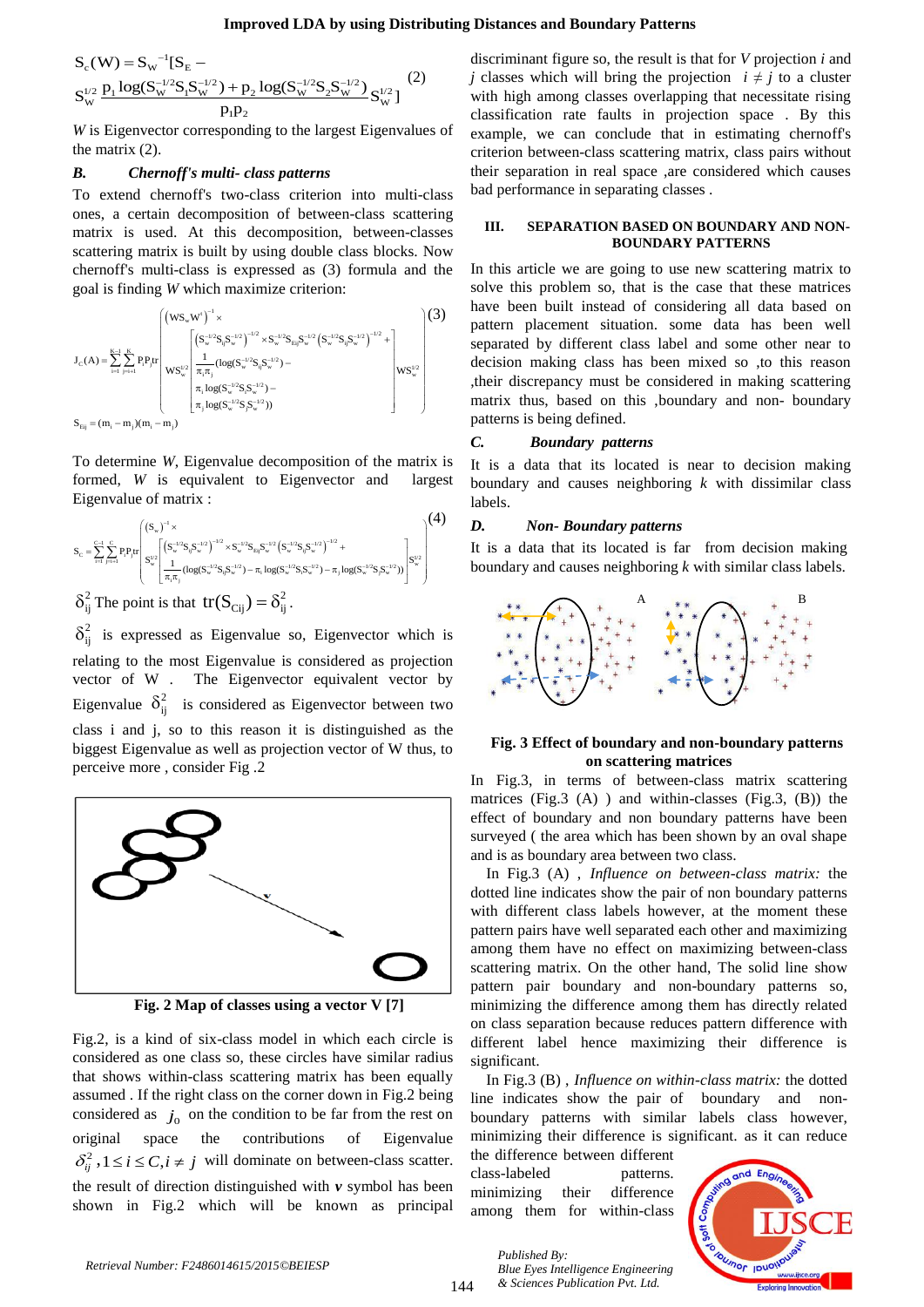reduction scatterness. On the other hand, , the solid line shows both of non-boundary patterns with similar label. minimizing their difference for within-class scattering matrix considerable because they are clear and representative patterns. based on the above research , we divide the set of inputting patterns in two subsets of boundary patterns and non-boundary ones.

## **IV. THE SELECTION OF BOUNDARY AS WELL AS NON- BOUNDARY PATTERNS**

To design new scattering matrix , it is needed that the patterns which exist in boundary decision making class being selected so, the boundary area is where distributing different classes overlap . The key idea of boundary pattern selection is Proximity pattern [9]. proximity criterion show pattern's close it indicates how data are placed close to the boundary which is :

$$
\text{Proximity}(x, k) = \sum_{i=1}^{c} p_i(x) \log_1 \frac{1}{p_i(x)} \qquad (5)
$$
\n
$$
p_i(x) = k_i / (k+1)
$$

*c* symbolize the class number and *k* symbolize the number of pattern neighboring also  $k_i$  is the number of neighboring patterns belonging to *i* class so, According to the value of

proximity, the non-boundary patterns determines which is:  
\n
$$
X^{(NB)} = \begin{cases} x_1 \Big| P r o x imity(x_1, k) \leq \theta(c) \\ x_1 \Big| X_2 \in X, 0 < \theta(c) < 1 \end{cases}
$$
\n(6)

 $X^{(NB)}$  is as the sets of non-boundary patterns and  $\theta(c)$  is a non-zero value depending on *c*. When the class numbers and pattern ones increase, the probability of patterns mixture with a different class is too much and these pattern numbers are known as boundary pattern. To reduce boundary patterns threshold level  $\theta(c)$  is  $\theta(c)=1-1/c$  defined as boundary pattern in order to satisfy the requirement [10]. Based on this definition, if the class number increases the  $\theta(c)$  value goes near one and causes more data places in non- boundary pattern set so, by such a threshold level a suitable nonboundary pattern number is obtained. According to this process, the set of input samples sets is divided in two boundary as well as non- boundary set . In (7) formula, scattering matrices which has been built based on boundary and non-boundary patterns is shown.

$$
S^{(b)} = \sum_{i=1}^{c} \sum_{j=1}^{n^{(B)}} \left( x_j^{(B)} - m(i) \right) \left( x_j^{(B)} - m(i) \right)^T,
$$
  
\n
$$
S^{(w)} = \sum_{i=1}^{c} \sum_{j: y_j = i} \left( x_j^{(NB)} - m(i) \right) \left( x_j^{(NB)} - m(i) \right)^T
$$
 (7)

In making matrices which is between-class scatter , of boundary and class mean difference for making scattering matrix has been used and those between non- boundary patterns and class means are used in within-class scatter matrix. Fig 3. diagram shows a concept of scattering matrix.

Boundary Region

A



**Fig. 4 The concept of geometric new scattering matrix** ت

Fig.4 (A) shows scattering matrix diagram of between-class scatter matrix  $S^{(b)}$ . This matrix tries to separate boundary patterns which is far from all-class center.

Fig.4 (B) shows scattering matrix diagram of within-classes matrix. This matrix tries to concentrate non-boundary patterns which is around their classes center.

To express purpose, we can change among classes scattering matrix formula which its prove is mentioned in [21] so, we have change of between-class scatter matrix as:

$$
S^{(b)} = \sum_{i=1}^{l} \sum_{j=1}^{n^{(B)}} (x_j^{(B)} - m(i)) (x_j^{(B)} - m(i))^T = S^{(b)} \equiv \sum_{i=1}^{l} \sum_{j=1}^{n^{(B)}} \left( x_j^{(B)} - \sum_{w,y_i=1} x_u \right) (x_j^{(B)} - \sum_{w,y_i=1} x_y)^T \equiv (8)
$$
  

$$
\sum_{i=1}^{l} \sum_{j=1}^{n^{(B)}} \frac{1}{n(i)^2} \left( \sum_{w,y_n=1}^{n} (x_j^{(B)} - x_u) \right) \left( \sum_{w,y_n=1}^{n} (x_j^{(B)} - x_v) \right)^T = \sum_{i=1}^{l} \sum_{j=1}^{n^{(B)}} \frac{1}{n(i)^2} \sum_{w,y,y_n=1}^{n} (x_j^{(B)} - x_u) (x_j^{(B)} - x_v)^T
$$
  

$$
= \sum_{j=1}^{n} \sum_{u,v=1}^{n} \widetilde{\alpha}_{juv}^{(B)} (x_j - x_u) (x_j - x_u)^T
$$
  

$$
\widetilde{\alpha}_{juv}^{(b)} = \begin{cases} \frac{1}{\{n(y_u)\}^2} & \text{if } x_j \in X^{(B)} \quad \text{and} \quad y_u = y_v \\ 0 & \text{otherwise} \end{cases}
$$

the number of samples belonging to the class  $y_u$  is  $n(y_u)$ . This kind of formulization change is based on measure distance among sampling pattern thus, the point is that the values of non-zero measures depend on scattering among boundary patterns with similar labels. in the other hand; we can say that the zero measure is the opposition between nonboundary patterns of one class and non- boundary ones of other class. For this sake, the patterns existing in nonboundary area does not have any effect on calculating class separation capacity because they have been well separated before . The other point is that based on boundary and nonboundary pattern between two classes matrices which has been separated each other in real space don't place in boundary area and don't categorize as non-boundary pattern. The result is that based on between-class scattering matrix,

this kind of patterns don't have any influence on between-class scattering matrix estimation.

> *Blue Eyes Intelligence Engineering & Sciences Publication Pvt. Ltd.*

*Published By:*

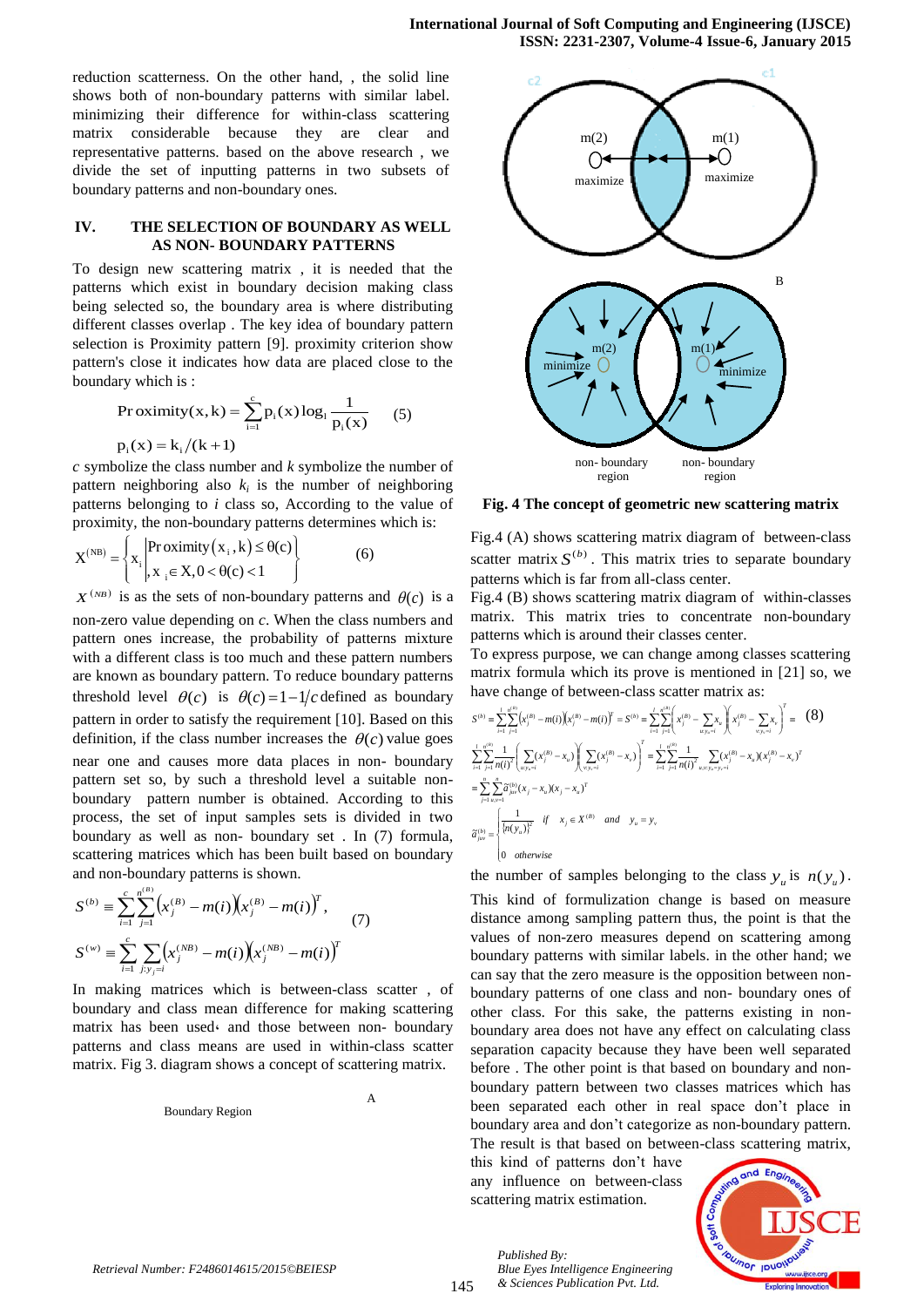# **V. CHERNOFF'S IMPROVEMENT PATTERN BY USING NEW SCATTERING MATRIX**

As it was said in equation (8) , the zero measure pertaining to difference between non-boundary patterns from one class to non-boundary from another ones. Based on this, these patterns don't have any effect on classes separation because they have well been separated. the result is that the difference between these patterns do not have any on class scattering matric estimation. The goal of matrices design (7) is finding a W direction so that by using emphasis on inattentive differences as well as attentive one we can find a direction in chernoff's pattern (3) in which by data projection it can maximize chernoff's optimizing criterion  $(J_c)$  and as

a result we reduce classification data rate . It is clear that the amount of class overlapping considerably are reduced in the place of dimension drop. based on this, by using new scattering matrices in Chernoff's matrices (3) we replace

Substituting matrices in Chern is matrices (3) we replace

\nthem with primary scattering matrices:

\n
$$
J_{c}(A) = \sum_{i=1}^{c-1} \sum_{j=i+1}^{c} P_{i} P_{j} r \left( \frac{(s_{w}^{T/3} s_{w}^{(n)} S_{w}^{-12})^{-1/2} \times S_{w}^{-1/2} S_{w}^{(n)} S_{w}^{-1/2} (S_{w}^{-1/2} S_{w}^{(n)} S_{w}^{-1/2})^{-1/2}}{s_{w}} + \frac{1}{\pi_{c} \pi_{j}} (\log(S_{w}^{-1/2} S_{w}^{(n)} S_{w}^{-1/2}) - \frac{1}{\pi_{c} \log(S_{w}^{-1/2} S_{w}^{(n)} S_{w}^{-1/2})^{-1}}) + \frac{1}{\pi_{c} \log(S_{w}^{-1/2} S_{w}^{(n)} S_{w}^{-1/2})^{-1}} \right)
$$
\n
$$
S^{(b)} = \sum_{i=1}^{c} \sum_{j=1}^{n^{(b)}} (x_{j}^{(B)} - m(i)) (x_{j}^{(B)} - m(i))^{T}
$$
\n
$$
S^{(w)} = \sum_{i=1}^{c} \sum_{j>y_{j} \neq i} (x_{j}^{(B)} - m(i)) (x_{j}^{(M)} - m(i))^{T}
$$

To determine optimizing W, specific value matrix analysis (10) is happening, however; W vector projection and specific vector equal to the most specific value matrices is determined.

$$
\begin{split} &S_{c} = \sum_{i=1}^{c-1} \sum_{j=i+1}^{c} P_{i} P_{j} r \left| \begin{array}{l} \left( S_{w} \right)^{-1} \times \\ & S_{w} \left[ \begin{array}{l} \left( S_{w}^{-1/2} S_{ij}^{(w)} S_{w}^{-1/2} \right)^{-1/2} \times S_{w}^{-1/2} S_{ij}^{(b)} S_{w}^{-1/2} \left( S_{w}^{-1/2} S_{ij}^{(w)} S_{w}^{-1/2} \right)^{-1/2} + \\ & \left( \frac{1}{\pi_{i} \pi_{j}} (\log (S_{w}^{-1/2} S_{ij}^{(w)} S_{w}^{-1/2}) - \pi_{i} \log (S_{w}^{-1/2} S_{i}^{(w)} S_{w}^{-1/2}) - \pi_{j} \log (S_{w}^{-1/2} S_{j}^{(w)} S_{w}^{-1/2}) \right) \end{array} \right] \end{split} \\ & \begin{split} S_{c} W = \lambda S_{w} W \\ & \left. A = [W_{1}, W_{2}, ..., W_{d}] \end{split} \end{split}
$$

W is equal to  $W_d$  optimizing vector and also Eigenvector equal to the most Eigenvalue in Eigenvalues matrix .

# **VI. EXPERIMENTS**

At this part we offer experiment results to the applicatory of suggestive method . The experiments are done on different data sets which have been downloaded UCI Machine Learning website. [18].These datasets have been listed in Table.1, The majority of these data sets have been used in [17,15,14,2] articles . the unclear available values in datasets have been replaced with relative medium feature value [8]. The output of proposed method has been compared with CDA,LDA that imply better output of proposed method in compare with the other two methods.

**Table 1. The UCI dataset used for the experiments [19]**

| Dataset name      | Number | Number | Number         |
|-------------------|--------|--------|----------------|
|                   | data   | class  | feature(number |
|                   |        |        | dimension)     |
| Haberman          | 31     |        |                |
| Australian credit | 653    |        | 51             |
| German credit     | 1000   |        | 38             |
| Primary tumor     | 336    |        | 15             |
| <b>Banknote</b>   | 1370   |        | 3              |
| authentication    |        |        |                |

| Vote                 | 435  | 2              | 16 |
|----------------------|------|----------------|----|
| Hepatitis            | 137  | $\overline{2}$ | 34 |
| Liver                | 345  | $\overline{2}$ | 6  |
| Zoo                  | 101  | 2              | 16 |
| Wine                 | 178  | 3              | 13 |
| new-thyroid          | 215  | 3              | 6  |
| balance-scale        | 150  | 3              | 5  |
| <b>Iris</b>          | 150  | 3              | 5  |
| 1189                 | 1092 | 4              | 12 |
| <b>Breast cancer</b> | 699  | $\overline{c}$ | 11 |
| Wisconsin            |      |                |    |
| Hayes Roth           | 132  | 3              | 5  |

# *E. Experimental setup*

To assess the performance of proposed method ,fisher's two classifying strategy leave-one-out(LOO) cross-validation and 10-fold cross validation is used . In leave-one-out(LOO) cross-validation Strategy ,n-1 is input data for training and the rest of the data are used for identification and testing . Although leave-one-out(LOO) cross-validation is a good method to evaluate performance [20]-[21] , it has been criticized by researchers [21] for this sake, in this article from 10-fold cross-validation Has been used for classification . In order to avoid poverty of covariance matrix as well as noise exclusion ,in pre-processing phase , PCA has been used therefore, the dimensions whose specific values have been lesser than one- hundredthousandth has been omitted from dataset . In order to avoid of the between classes specifying scattering matrix which is current problem in using linear classification analysis and its derivation ,a lawful method mentioned in [18] has been used

. Firstly, the in-classes scattering matrix mentioned in (7) ranking was investigated and then if its ranking was incomplete a\*I value was added to them in which a=0.001 and I is like unit matrix. to avoid problems with log and square root of matrix A inverse , of mentioned method in [13] has been used, therefore; to calculate F function, of specific A matrix has been used . A matrix is analyzed as specific analysis  $(VDV^{-1})$  in which V are as specific vectors of D and A matrix and also as specific matrix of A respectively, and then we apply f function on the main elements of specific value which contains these values and placed them in specific value matrix that resulted  $f(A) = Vf(D)V^{-1}$  change. if Eigenvalues in applying log function to be reverse ,negative or zero then ,the number result will be equal to zero so, to stop this , a small fixed amount must be added [22]. In order to do this, a positive small fixed amount has been added to specific matrix D either negative or zero.

## *F. Discussion on experimental method's outputs*

This part has focused on discussing observations derived from experiments done on datasets. The experiments showed that ,in Iris dataset between class 1,2 and 1,3 there is no boundary sample but between class 2 and 3, 20 boundary sample were observed therefore, we can conclude that class 1 in proportion to class 2 and 3 is so far , to this reason scattering matrix between classes 1 and the other two classes doesn't have any effect on designing chernoff's classification

because matrix has been defined based on boundary samples and instead of them we can use space matrix estimation between

> *Blue Eyes Intelligence Engineering & Sciences Publication Pvt. Ltd.*

*Published By:*